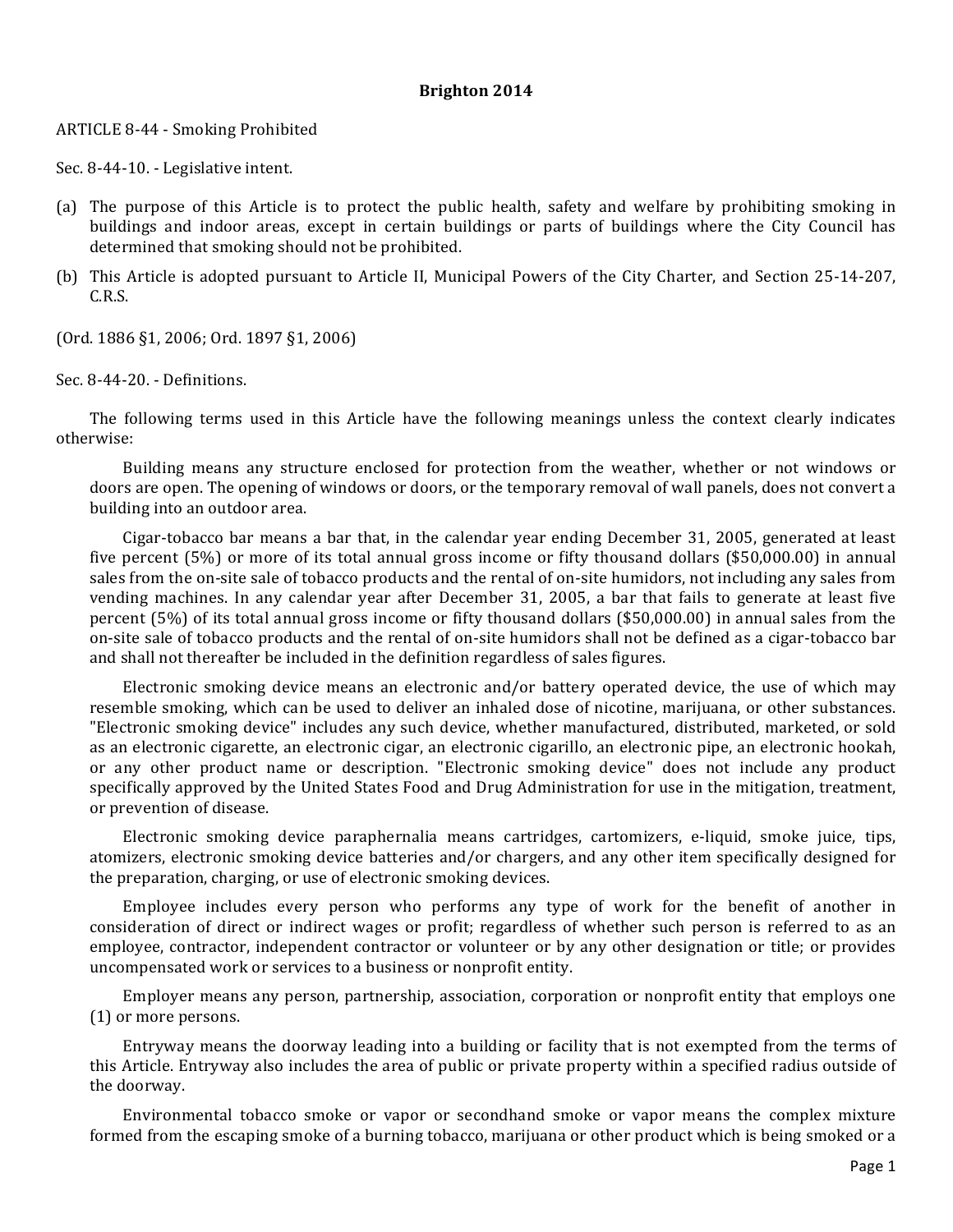vapor from an electronic smoking device. Also known as sidestream smoke or vapor and exhaled by the smoker or user of an electronic smoking device.

Indoor area means any enclosed area or portion thereof. The opening of windows or doors, or the temporary removal of wall panels, does not convert an indoor area into an outdoor area.

Place of employment shall mean any area under the control of a public or private employer that employees normally frequent or use during the course of employment, including but not limited to work areas, employee lounges, restrooms, conference and classrooms, employee cafeterias, hallways, stairways, enclosed parking and storage. Place of employment shall not include a private residence unless the residence is used as a child care, adult day care or health care facility.

Private dwelling means any place used primarily for sleeping overnight and conducting activities of daily living, including, without limitation, private residences, hotel or motel rooms or suites; and a hospital, hospice or nursing home room, but not the lobby, common elevator, common hallway or stairway, public restrooms or other common areas of a hotel, motel, hospital, hospice or nursing home.

Public conveyance means any motor vehicle or other means of conveyance licensed by the Public Utilities Commission of the State for the transportation of passengers for hire, and includes without limitation buses, taxicabs, limousine services and airport passenger services.

Public outdoor places means any outdoor facility or area that is open to members of the public who enter such area or place, including but not limited to sports fields, sports venues, restrooms, outdoor seating areas for participants and/or observers, recreational facilities and the designated area surrounding such places and areas. 

Service line shall mean any indoor or outdoor line at which one  $(1)$  or more persons are waiting for or receiving service of any kind, whether or not such service involves the exchange of money. Service line does not include lines in which one (1) or more persons are enclosed in a private vehicle while waiting in line.

Smoke or smoking means:

- a. The lighting or activation of any cigarette, cigar, pipe, hookah, bong, shabong, electronic smoking device, or other device of whatever nature intended for or being used for smoking or inhaling nicotine, marijuana or other vapor, or the possession of any lighted cigarette, cigar, pipe, hookah, bong, shabong, or other device of whatever nature intended for or being used for smoking, regardless of the composition of the lighted material, or contents within an activated electronic smoking device;
- b. Carrying or placing of a lighted cigarette, cigar, pipe, bong, shabong, chillum or tube from a lighted hookah or any other lighted smoking object, or electronic smoking device in one's mouth for the purpose of inhaling or exhaling smoke or vapors from the electronic smoking device;
- c. Placing of a lighted cigarette, cigar, pipe, bong, shabong, chillum, electronic smoking device or any other similar object or equipment in an ashtray or other receptacle and allowing smoke or vapor to diffuse in the air;
- d. Carrying or placing of a lighted cigarette, cigar, pipe, bong, shabong, chillum, activated electronic smoking device or any other object, material or equipment in one's hands or any appendage or device and allowing smoke or vapor therefrom to diffuse in the air; or
- e. Inhaling or exhaling smoke from a lighted cigarette, cigar, pipe, hookah, bong, shabong or any other device, object or material of whatever nature intended for or being used for smoking or any other lighted smoking material or equipment.
- f. Inhaling or exhaling vapors from an electronic smoking device of whatever nature, intended for or being used for inhaling a vapor from the electronic smoking device.

Smoke-free work area means an indoor area in a place of employment where smoking is prohibited under this Article.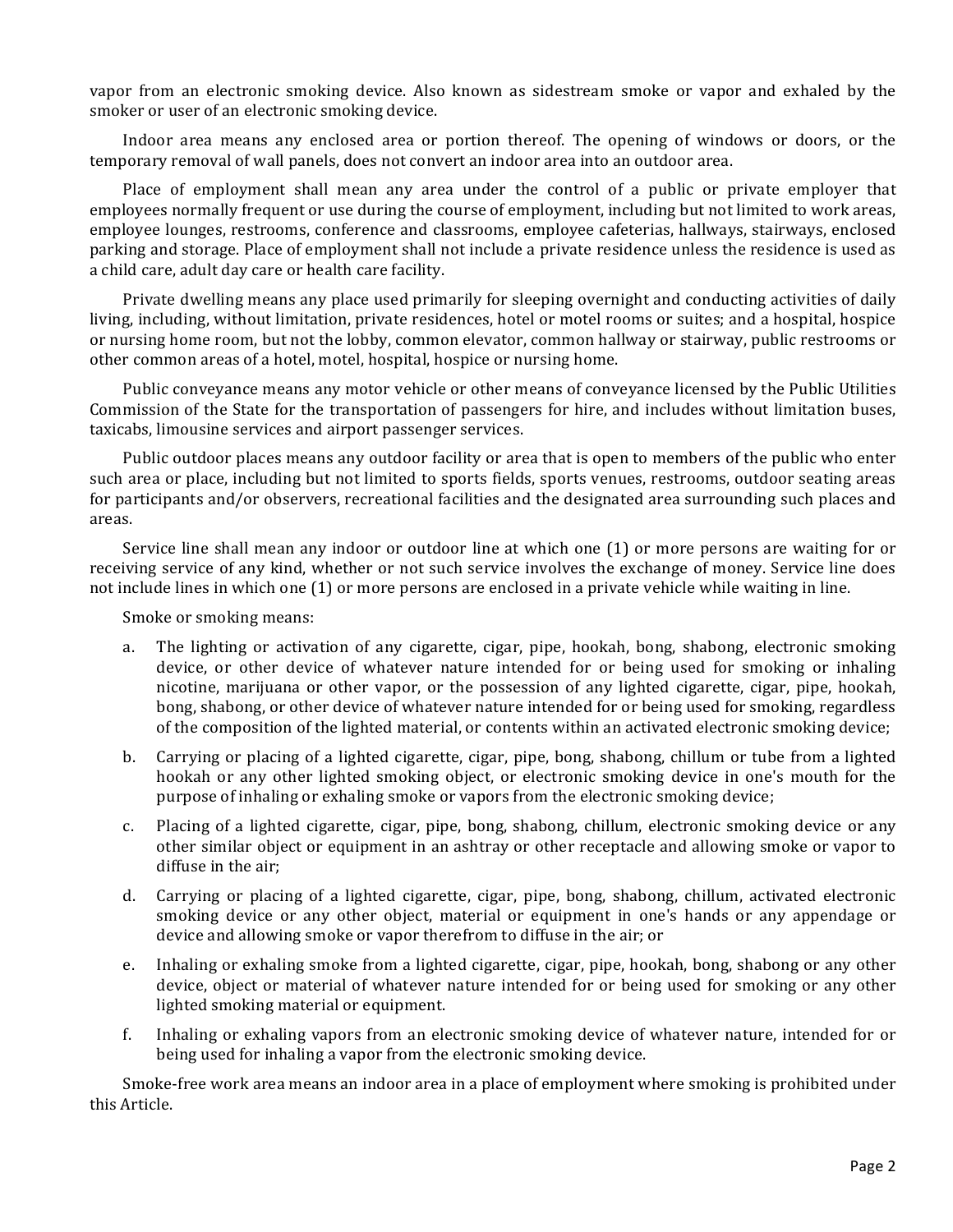Sports venues means any outdoor parks, facilities and athletic fields designed and improved for use for a specific sport or recreational activity which by illustration includes skate parks, tennis courts, soccer fields, ball fields; swimming and aquatic pools and facilities; and other similar places or venues where members of the general public assemble either to engage in the physical or recreational activity, participate in athletic competition or witness the activities or sports events.

Tobacco includes cigarettes, cigars, cheroots, stogies, any periques; granulated, plug cut, crimp cut, ready rubbed and other smoking tobacco; snuff and snuff flour; Cavendish; plug and twist tobacco; fine-cut and other chewing tobacco; shorts, refuse craps, clippings, cuttings and sweeping of tobacco; marijuana and other kinds and forms of tobacco and/or marijuana, prepared in such a manner as to be suitable for chewing or for smoking in a cigarette, pipe, hookah, bong, shabong, chillum or other device of whatever nature intended for or being used for smoking or otherwise, or both for chewing and smoking. Tobacco also includes cloves and any other plant matter or product that is packaged for smoking.

Tobacco store or sales means a retail business open to the public if more than eighty-five percent (85%) of its gross revenue from that location is from the retail sale of cigarettes, tobacco products, electronic smoking devices or electronic smoking device paraphernalia or products related to the use of cigarettes, tobacco products, electronic smoking devices and electronic smoking device paraphernalia.

Work area means an area in a place of employment where one  $(1)$  or more employees are routinely assigned and perform services for or on behalf of their employer.

(Ord. 1886 §1, 2006; Ord. 1897 §§2, 3, 2006; Ord. 2073 §1, 2010; Ord. 2122 §1, 2011; Ord. 2181 §1, 2014)

Sec. 8-44-30. - Smoking prohibited within buildings, exemptions.

Smoking shall not be permitted and no person shall smoke in any building or indoor area except as follows:

- (1) In any private dwelling as defined herein, except when used as a child care, adult day care or health care facility. If a hospital, hospice, retirement facility, nursing home or publicly owned housing facility permits smoking in designated rooms used as a resident's private residential quarters, smoking is not allowed in any room shared with a nonsmoker without that person's consent.
- (2) A place of employment that is not open to the public and that is under the control of an employer that employs three (3) or fewer employees. Employers who own places of employment exempted from the terms of this Article shall provide a smoke-free work area for each employee requesting not to have to breathe environmental tobacco smoke. Every employee shall have a right to work in an area free of environmental tobacco smoke.
- (3) Up to twenty-five percent  $(25%)$  of guest rooms in lodging establishments, including but not limited to hotels, motels, inns and bed and breakfasts, provided that smoking rooms have been previously designated as such.
- (4) The outdoor area of any business (subject to the smoke-free perimeter provisions of Section 8-44-80 hereof).
- (5) A private, nonresidential building on a farm or ranch, as defined in Section 39-1-102, C.R.S., that has annual gross income of less than five hundred thousand dollars (\$500,000.00).
- (6) A tobacco store and/or cigar-tobacco bar which was authorized, open and operating with a City business license on August 1, 2010, and was, at that time, exempt from the smoking ban of this Article. If (i) active and continuous operations are not carried on in an exempt tobacco store or cigar-tobacco bar for a period of sixty  $(60)$  days,  $(ii)$  the exempt tobacco store or cigar-tobacco bar fails to timely and satisfactorily comply with the requirements for the same as set forth in Section  $8-44-20$ , or (iii) the exempt tobacco store or cigar-tobacco bar fails to timely renew its business license, such use or operation as a tobacco store or cigar-tobacco bar shall not thereafter be continued or reestablished, and the use and operation thereof shall immediately comply with the terms of this Article.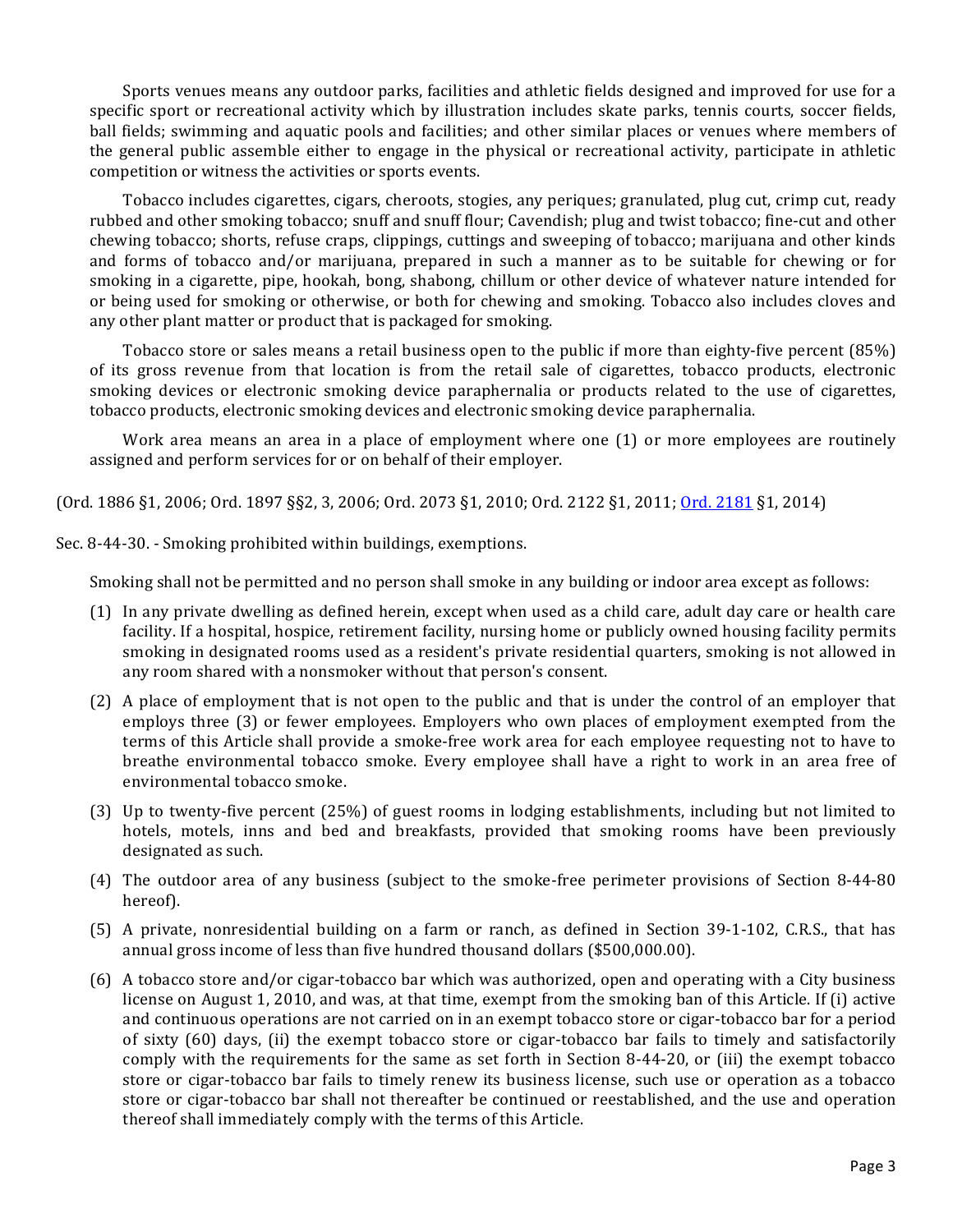- a. Intent to resume active operations or to renew the business license of an exempt tobacco store or cigar-tobacco bar shall not affect the foregoing.
- b. An exempt tobacco store or cigar-tobacco bar shall not be enlarged, extended, expanded, moved or structurally altered.

(Ord. 1886 §1, 2006; Ord. 1897 §§2, 4, 2006; Ord. 2073 §2, 2010)

Sec. 8-44-40. - Smoking prohibited in public conveyances.

Smoking shall not be permitted and no person shall smoke in any public conveyance.

 $(Ord. 1886 §1, 2006)$ 

Sec. 8-44-50. - Smoking prohibited in vehicles.

Smoking shall not be permitted and no person shall smoke in any vehicle when the same is being used for public transportation of children for day care or adult day care or health care.

 $(0rd. 1886 §1, 2006)$ 

Sec. 8-44-60. - Smoking in service lines.

Smoking shall not be permitted and no person shall smoke in any service line.

 $(Ord. 1886 §1, 2006)$ 

Sec. 8-44-65. - Smoking prohibited in public outdoor places.

- (a) It shall be unlawful for any person to smoke in any public outdoor place or sports venue as defined in this Article and the designated no-smoking area where the same is posted with no-smoking signs.
- (b) The no-smoking prohibition in a public outdoor place or sports venue, and the designated area around the same up to and including one hundred  $(100)$  feet, shall be posted with signage using the words "Smoking Prohibited" or the international no-smoking symbol posted conspicuously either at the public entrances or in a position clearly visible to those entering or using the place or venue.
- (c) Areas of the public outdoor place designed and intended for the parking of automobiles are exempt from the prohibition in Subsection  $(a)$  above unless specifically posted otherwise at the site.

(Ord. 2122 §2, 2011)

Sec. 8-44-70. - Authority of owner or manager.

(a) Nothing in this Article shall prevent an owner, lessee, principal manager or person in control of any place, including, without limitation, a place of employment, building, vehicle, outdoor area or dwelling, from declaring the same entirely or partially smoke-free. In a building or otherwise exempt area, in which smoking is declared to be prohibited, a sign using the words "Smoking Prohibited" or the international no-smoking symbol shall be posted conspicuously either on all public entrances or in a position clearly visible on entry into the building or designated no-smoking area. Such a declaration and posting shall have the effect of including such place, or the designated no-smoking portion thereof, in the places where smoking is prohibited or restricted pursuant to this Article.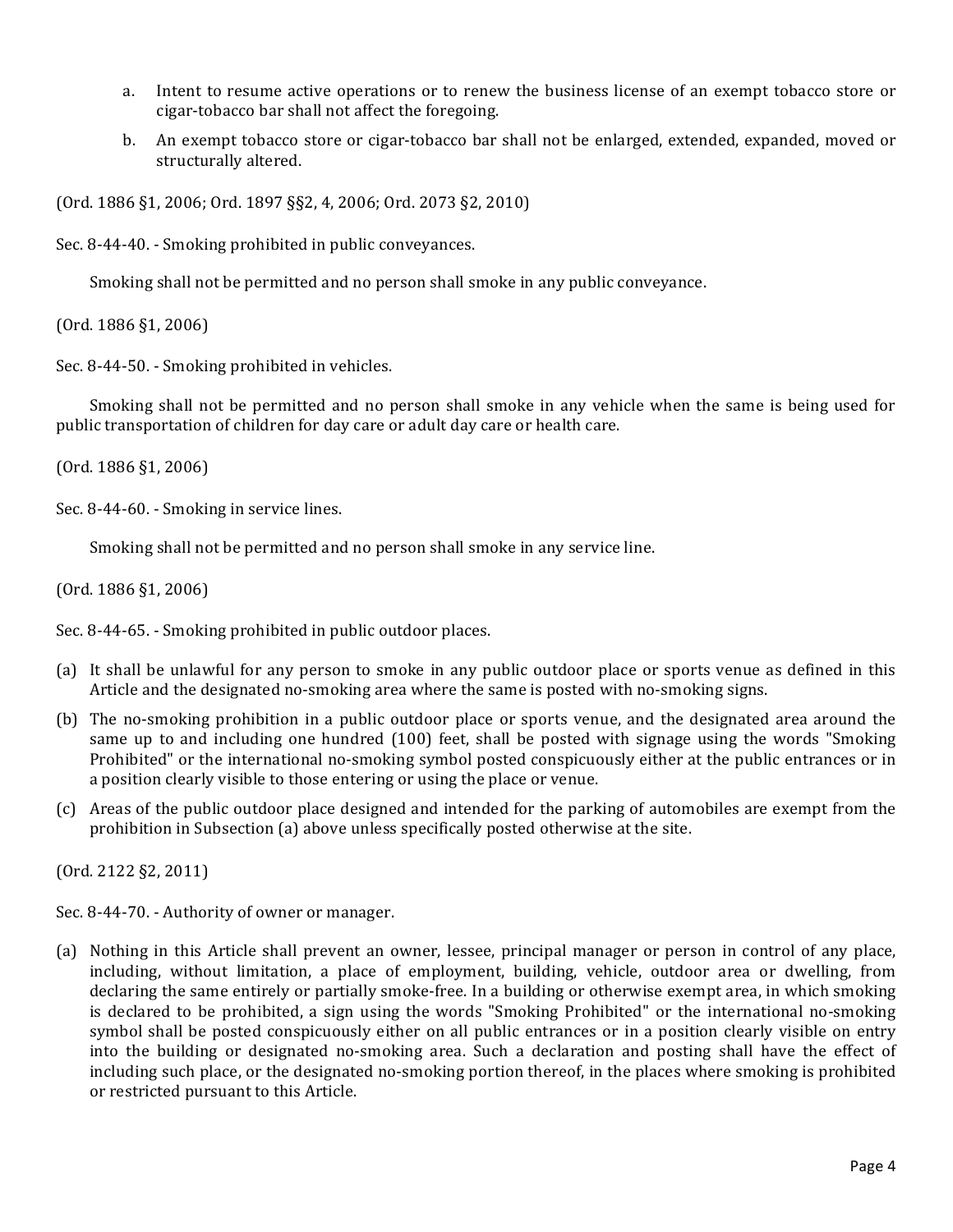(b) If the owner or manager of a place of employment exempted under Section 8-44-30 receives a request from an employee to create a smoke-free work area, the owner or manager shall post a sign or signs in the smoke-free work area as provided in Subsection (a) above.

(Ord. 1886 §1, 2006)

Sec. 8-44-80. - Smoke-free perimeter.

In order to prevent smoke from entering any smoke-free area, no person shall smoke within a distance of fifteen (15) feet from any entryway, passageway, operable window or ventilation system of any smoke-free establishment or area, unless such person is passing through such area, without stopping, en route to another destination. 

(Ord. 1886 §1, 2006)

Sec. 8-44-90. - Signs required to be posted.

- (a) In a building or indoor area in which smoking is permitted, a sign using the words "Smoking Permitted" or the international smoking symbol shall be posted conspicuously either on all public entrances or in a position clearly visible on entry into the building or indoor area.
- (b) In a portion of a building or indoor area where smoking is permitted, a sign using the words "Smoking Permitted" or the international smoking symbol shall be posted conspicuously either on all doorways, public entrances or in a position clearly visible on entry into the portion of the building or indoor area in which smoking is permitted.
- (c) The requirements of this Section do not apply to an exempt dwelling or a private, nonresidential building or structure which is exempt as provided in Paragraph  $8-44-30(7)$  of this Article.
- (d) A cigar-tobacco bar shall display signage in at least one  $(1)$  conspicuous place and at least four  $(4)$  inches by six (6) inches in size stating: "Smoking Allowed. Children under eighteen (18) years of age must be accompanied by a parent or guardian." (Ord.  $1886$   $\S1$ , 2006; Ord.  $1897$   $\S5$ , 2006)

Sec. 8-44-100. - Additional responsibilities of owners/managers.

- (a) No owner, lessee, proprietor, manager or person in charge or control of a building, indoor area, establishment, common area, public place, place of employment or no-smoking area as provided herein shall fail to:
	- (1) Post appropriate signs, as required by this Article.
	- (2) Arrange work areas to provide a smoke-free area, as required by this Article.
	- (3) Inform persons violating this Article of the appropriate provisions hereof and request their compliance.
	- (4) Use any other means which may be appropriate to further the intent of this Article.
- (b) Informing persons violating this Article of the appropriate provisions hereof shall not be a defense to a criminal prosecution for violation of the terms of this Article or prior to any other legal action that may be instituted by the City or of a judicial action to enforce the provisions of this Article. Nor shall the failure to so advise be deemed to be an element of the violation.
- (c) In no event shall the proprietor or person in charge of any nursing home, hospital or health care facility fail to provide rooms for nonsmokers or require a nonsmoker to share a room or other facility with a person who smokes, except with the express consent of the nonsmoker.

 $(Ord. 1886 §1, 2006)$ 

Sec. 8-44-110. - Inspection of books and records.